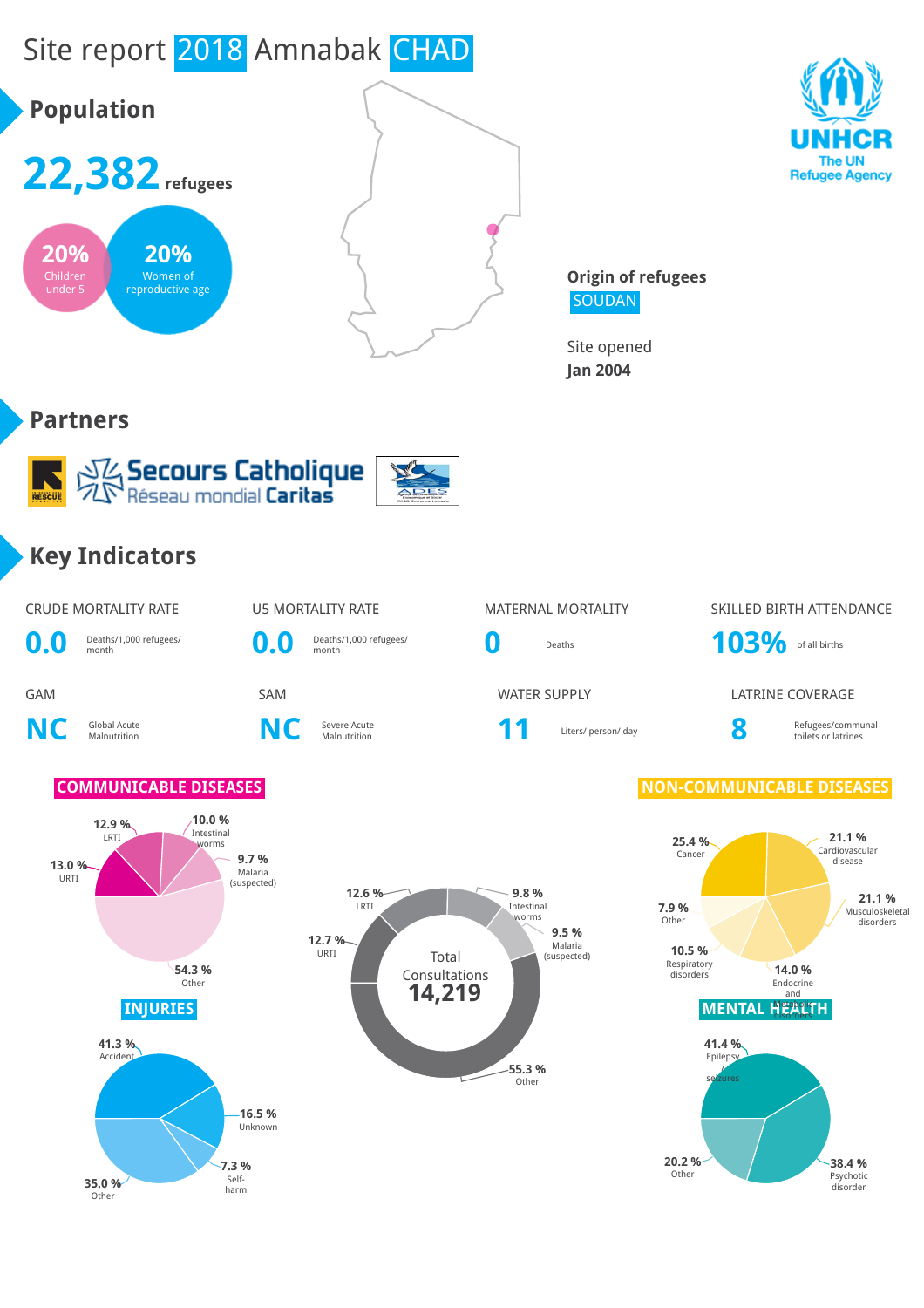## **Public Health**

| <b>HEALTH STAFFING</b>                                      | <b>INDICATOR</b> | <b>STANDARD</b> |                    | <b>MORBIDITY</b>                                 | <b>INDICATOR</b> | <b>STANDARD</b> |   |                       |
|-------------------------------------------------------------|------------------|-----------------|--------------------|--------------------------------------------------|------------------|-----------------|---|-----------------------|
| Number of medical doctors                                   |                  | 1: 50,000       | ◎                  | Incidence of malaria among children under        | 5                |                 |   |                       |
| Number of qualified nurses                                  | 4                | 1:10,000        | ◙                  | Incidence of watery diarrhoea among              | 6                |                 |   |                       |
| Number of community health workers                          | 15               | 1: 1,000        | ೞ                  | children under 5                                 |                  |                 |   |                       |
| <b>ACCESS AND UTILIZATION</b>                               | <b>INDICATOR</b> | <b>STANDARD</b> |                    | Incidence of pneumonia among children<br>under 5 | 19               |                 |   |                       |
| Consultations per trained clinician per day                 | 14               | < 50            | Ø                  | Incidence of pneumonia among over 5              | 7                |                 |   |                       |
| Health utilisation rate (new visits / refugee /             | 0.6              | $1 - 4$         | Ø                  | Tuberculosis success rate                        | 100%             | < 90%           | ☑ |                       |
| year)<br>Proportion of host population consultations        | 26%              |                 |                    | Were any MDR/X-TB cases diagnosed among<br>PoCs? | Yes              | <b>No</b>       | ☺ |                       |
| <b>MORTALITY</b>                                            | <b>INDICATOR</b> | <b>STANDARD</b> |                    | VACCINATION                                      | <b>INDICATOR</b> | <b>STANDARD</b> |   |                       |
| <b>Crude Mortality Rate</b><br>(CMR) (/1000/month)          | 0.0              | < 0.75          | $\bullet$          | Full vaccination coverage                        | 58%              | $< 95\%$        |   | ☺                     |
| <b>Under-five Mortality Rate</b><br>(U5MR) (/1000/month)    | 0.0              | < 1.5           | $\bullet$          | Measles vaccination coverage                     | 58%              | $< 95\%$        |   | $\boldsymbol{\Omega}$ |
| <b>Infant Mortality Rate</b><br>(IMR) (/1000 livebirths)    | 2.4              | < 30            | $\bullet$          | Source of vaccination data                       | <b>HIS</b>       |                 |   |                       |
| <b>Neonatal Mortality Rate</b><br>(NNMR) (/1000 livebirths) | $\mathbf{0}$     | < 20            | $\bullet$          | <b>IN-PATIENT DEPARTMENT (IPD)</b>               | <b>INDICATOR</b> | <b>STANDARD</b> |   |                       |
| <b>OUTBREAK ALERT AND RESPONSE</b>                          | <b>INDICATOR</b> | <b>STANDARD</b> |                    | Average length of stay (days)                    | 1.7              |                 |   |                       |
| Proportion of outbreaks investigated within 48<br>hours     | 149%             | 100%            | $\bm{\bm{\omega}}$ | Case fatality rate                               | 0.0              |                 |   |                       |
| Number of outbreaks reported                                | 53               |                 |                    | Hospitalisation rate                             | 13.1             | $50 - 150$      |   | ೞ                     |

# **Reproductive Health**

| <b>ANTENATAL CARE</b>                                                                     | <b>INDICATOR</b> | <b>STANDARD</b> |                       | <b>FAMILY PLANNING</b>                                                      | <b>INDICATOR</b> | <b>STANDARD</b> |   |
|-------------------------------------------------------------------------------------------|------------------|-----------------|-----------------------|-----------------------------------------------------------------------------|------------------|-----------------|---|
| Antenatal care coverage                                                                   | 78%              | > 90%           | $\boldsymbol{\Omega}$ | Contraceptive prevalence rate                                               | 1%               | $\geq 30\%$     | ⊠ |
| Coverage of antenatal tetanus vaccination                                                 | 96%              | >95%            |                       | Source of contraceptive prevalence data                                     | <b>HIS</b>       |                 |   |
| <b>DELIVERY CARE</b>                                                                      | <b>INDICATOR</b> | <b>STANDARD</b> |                       | SEXUAL AND GENDER-BASED VIOLENCE (SGBV)                                     | <b>INDICATOR</b> | <b>STANDARD</b> |   |
| Proportion of births attended by skilled<br>personnel                                     | 103%             | $\geq 90\%$     | Ø                     | Total number of reported rapes                                              | $\mathbf{0}$     |                 |   |
| Proportion of births conducted by caesarean<br>section                                    | 1%               | $5 - 15%$       | ظ                     | Proportion of eligible rape survivors provided<br>with PEP within 72 hours  |                  | 100%            |   |
| Proportion of newborn infants with low birth<br>weight (<2500 gs) (weighed within 72 hrs) | 9%               | < 15%           |                       | Proportion of eligible rape survivors provided<br>with ECP within 120 hours |                  | 100%            |   |
| Proportion of teenage pregnancies                                                         | 2%               |                 |                       | SEXUALLY TRANSMITTED INFECTIONS (STIS)                                      | <b>INDICATOR</b> | <b>STANDARD</b> |   |
| Still birth rate (/ 1000 total births / month)                                            | n                |                 |                       | Number of genital ulcer diseases                                            | 4                |                 |   |
| Number of maternal deaths                                                                 | $\mathbf{0}$     |                 |                       | Number of Pelvic Inflammatory diseases                                      | 19               |                 |   |
| Proportion of maternal deaths investigated<br>within 48 hours                             |                  | 100%            |                       |                                                                             |                  |                 |   |